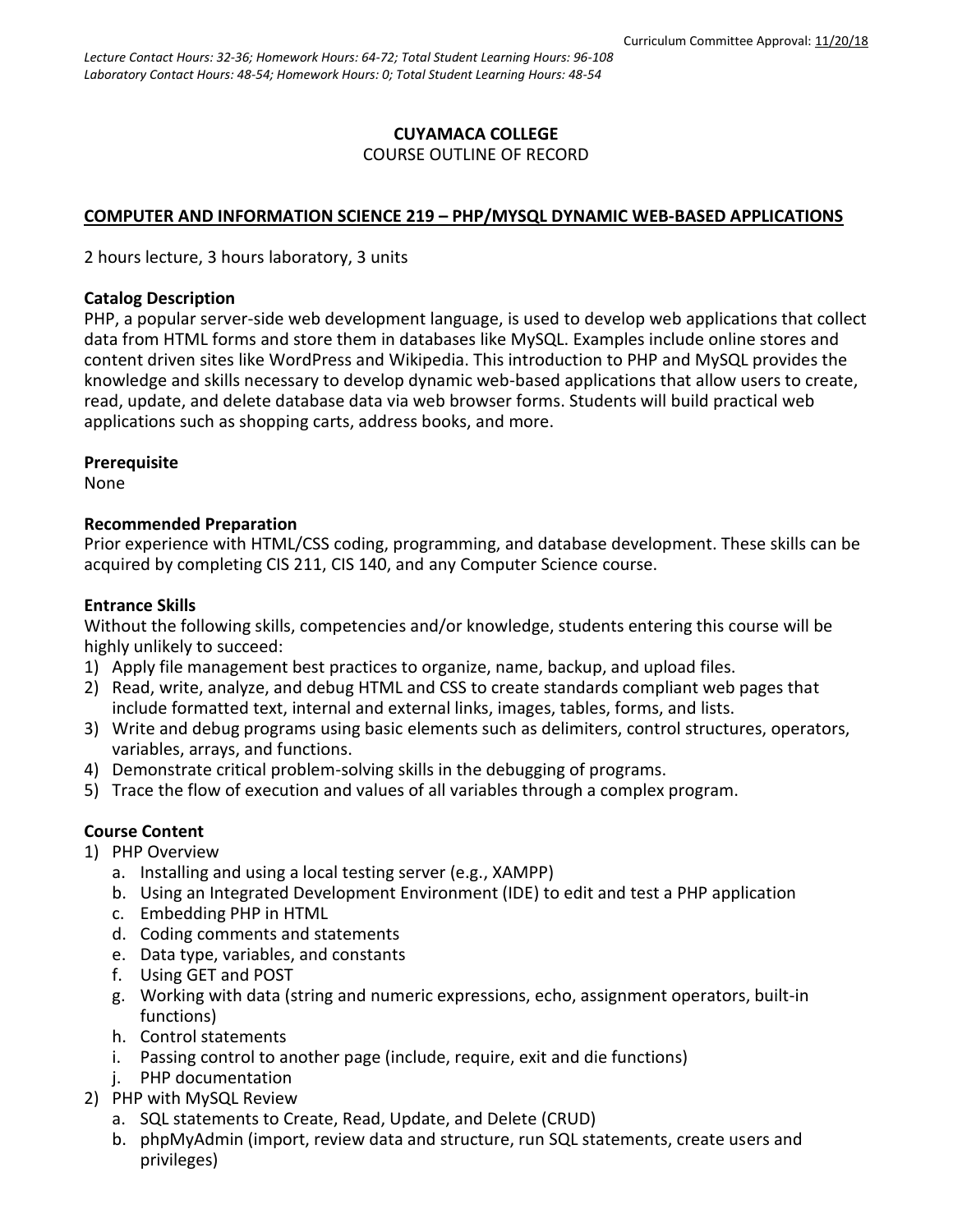- c. Using PHP to connect to a MySQL database
- d. Using PHP to Create, Read, Update, and Delete (CRUD)
- e. Working with data set arrays
- 3) MVC Organization
	- a. Coding functions
	- b. Redirecting requests
	- c. Using model, controller, and view
- 4) MySQL Database Design
	- a. Designing a data structure
	- b. Normalizing
	- c. MySQL Workbench
- 5) Using SQL to create a MySQL database
	- a. Creating, selecting, and dropping a database
		- b. Working with tables
		- c. Indexes
	- d. Users and Privileges
- 6) Using SQL to work with a MySQL database
	- a. Selecting data from a single table
		- b. Selecting data from multiple tables
		- c. Summary queries and subqueries
- d. Inserting, updating, and deleting rows
- 7) Professional PHP for working with MySQL
	- a. API's
	- b. PDO
	- c. Preventing MySQL injection with prepared statements
	- d. MySQLi
- 8) A database driven web site example
	- a. Working with large text columns
	- b. A content management system
- 9) Creating secure web sites
	- a. Using a secure connection
	- b. Authentication
	- c. Encrypted data
- 10) Sending email and working with other web sites
	- a. PEAR mail package
	- b. cURL
- 11) Files, uploads, and images
	- a. Working with files
	- b. Uploading files
	- c. Working with images
- 12) An eCommerce web site example
	- a. Prototyping and stepwise refinement
		- b. User interface for end users
		- c. User interface for administrators

# **Course Objectives**

Students will be able to:

- 1) Integrate PHP, SQL, HTML, and CSS to develop web applications that Create, Read, Update, and Delete data from a MySQL database.
- 2) Refactor code using MVC organization to improve efficiency and scalability.
- 3) Write SQL to create and work with MySQL databases.
- 4) Develop secure web applications.
- 5) Use advanced PHP skills to send email and work with other web sites, work with files, and develop eCommerce sites.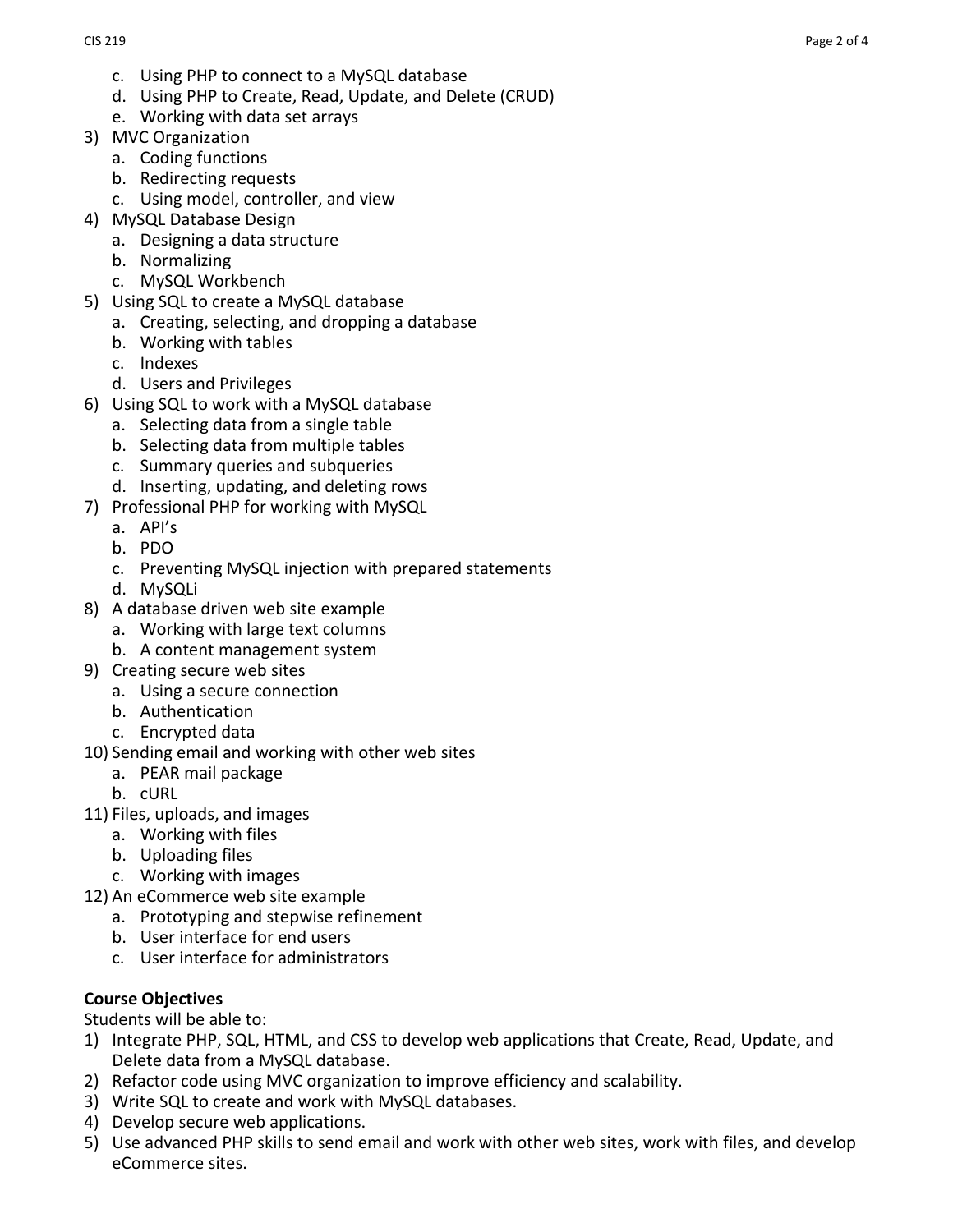# **Method of Evaluation**

A grading system will be established by the instructor and implemented uniformly. Grades will be based on demonstrated proficiency in the subject matter determined by multiple measurements for evaluation, one of which must be essay exams, skills demonstration or, where appropriate, the symbol system.

- 1) Hands-on exercises that require students to code and upload web pages that use valid HTML and CSS.
- 2) Quizzes and exams that measure students' ability to use coding terminology and explain coding concepts.
- 3) Practical exams that measure students' ability to use computer applications to solve real-life web design problems.
- 4) Projects that require students to integrate production skills and design best practices to create technically proficient and well-designed web sites.

# **Special Materials Required of Student**

- 1) File storage system
- 2) Access to web-based course material and software specified in syllabus

## **Minimum Instructional Facilities**

Computer lab with Internet access, appropriate software

## **Method of Instruction**

- 1) Lecture and demonstration
- 2) Hands-on practice
- 3) Assignments

# **Out-of-Class Assignments**

- 1) Read textbook and assignment instructions
- 2) Participate in online discussion
- 3) Complete assignments and online quizzes
- 4) Review online resources, including videos

## **Texts and References**

- 1) Required (representative example): Murach & Harris. *Murach's PHP and MySQL, 3rd Edition*. Murach, 2017.
- 2) Supplemental: None

## **Exit Skills**

Students having successfully completed this course exit with the following skills, competencies and/or knowledge:

- 1) Integrate PHP, SQL, HTML, and CSS to develop web applications that Create, Read, Update, and Delete data from a MySQL database.
- 2) Refactor code using MVC organization to improve efficiency and scalability.
- 3) Write SQL to create and work with MySQL databases.
- 4) Develop secure web applications.
- 5) Use advanced PHP skills to send email and work with other web sites, work with files, and develop eCommerce sites.